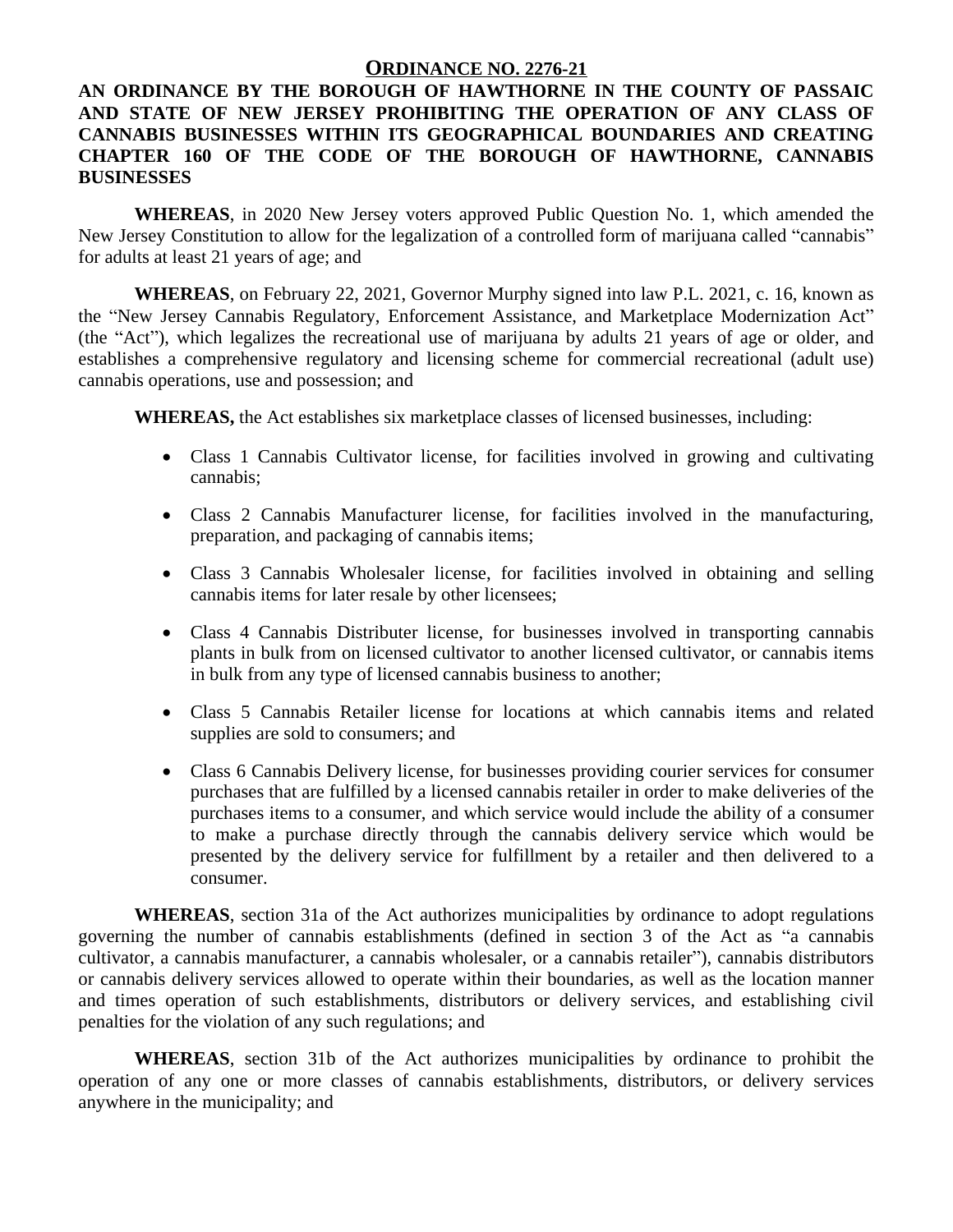**WHEREAS**, section 31b of the Act also stipulates, however, that any municipal regulation or prohibition must be adopted within 180 days of the effective date of the Act (*i.e.*, by August 22, 2021); and

**WHEREAS**, pursuant to section 31b of the Act, the failure to do so shall mean that for a period of five years thereafter, the growing, cultivating, manufacturing, selling and reselling of cannabis and cannabis items shall be permitted uses in all industrial zones, and the retail selling of cannabis items to consumers shall be a conditional use in all commercial and retail zones; and

**WHEREAS**, at the conclusion of the initial and any subsequent five-year period following a failure to enact local regulations or prohibitions, the municipality shall again have 180 days to adopt an ordinance regulating or prohibiting cannabis businesses, but any such ordinance would be prospective only and would not apply to any cannabis business already operating within the municipality; and

**WHEREAS,** the Act provides for the creation of a Cannabis Regulatory Commission which was given 180 days from the date of the legislation to publish regulations for the licensure of the businesses authorized by the Act; and

**WHEREAS,** the said Commission has conducted several public meetings but has yet to publish any regulations or guidelines for use by municipalities in determining a course of action regarding Cannabis operations; and

**WHEREAS,** the Municipal Council of the Borough of Hawthorne has determined that, due to present uncertainties resulting from the failure to create regulations at a State level and the potential future impacts that allowing one or more classes of cannabis business might have on New Jersey municipalities in general, and on the Borough of Hawthorne in particular, it is at this time necessary and appropriate, and in the best interest of the health, safety and welfare of Hawthorne's residents and members of the public who visit, travel, or conduct business in Hawthorne, to amend the Code of the Borough of Hawthorne to prohibit all manner of marijuana-related business and development within the geographic boundaries of the Borough of Hawthorne; and

**WHEREAS**, due to the complexity and novelty of the Act; the many areas of municipal law that are or may be implicated in decisions as to whether or to what extent cannabis or medical cannabis should be permitted for licensing, business operation and land use purposes or otherwise regulated in any particular municipality; and the relatively short duration in which the Act would allow such decisions to be made before imposing an automatic authorization of such uses in specified zoning districts subject to unspecified conditions, the most prudent course of action for all municipalities, whether or not generally in favor of cannabis or medical cannabis operations and uses, would be to prohibit all such uses within the Act's 180-day period in order to ensure sufficient time to carefully review all aspects of the Act and its impacts;

**NOW THEREFORE, BE IT ORDAINED,** by the Municipal Council of the Borough of Hawthorne, in the County of Passaic and State of New Jersey, as follows:

Section 1. Pursuant to section 31b of the New Jersey Cannabis Regulatory, Enforcement Assistance, and Marketplace Modernization Act (P.L. 2021, c. 16), all cannabis establishments, cannabis distributors or cannabis delivery services are hereby prohibited from operating anywhere in the Borough of Hawthorne, except for the delivery of cannabis items and related supplies by a delivery service.

Section 2. There is hereby created Chapter 160 of the Code of the Borough of Hawthorne, Cannabis Businesses, with the said Chapter to read as follows: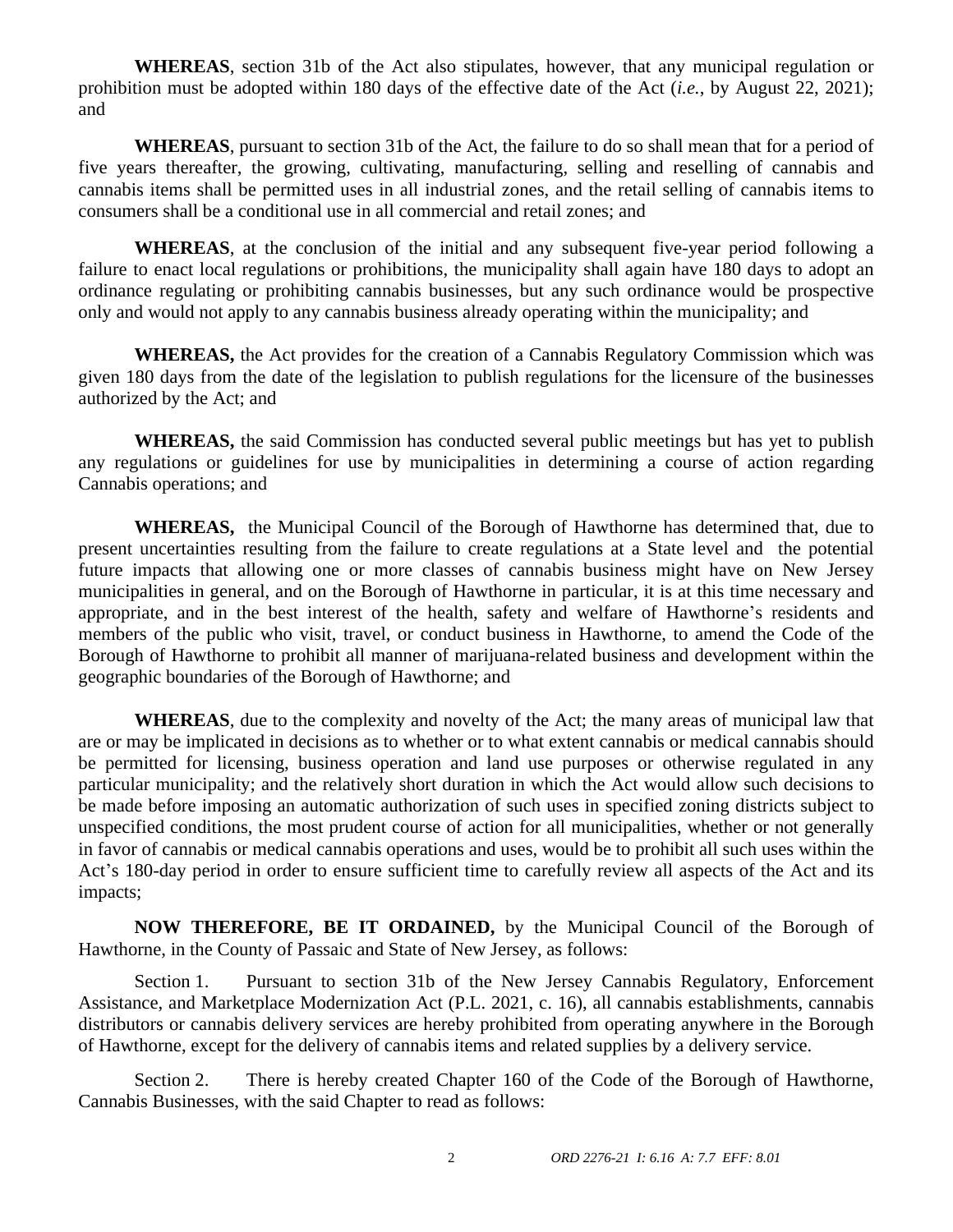# **Chapter 160 Cannabis Businesses**

## **§160-1 Preamble §160-2 Prohibition of Cannabis Businesses §160-3 Enforcement and Penalties**

**§160-1 Preamble.** The "New Jersey Cannabis Regulatory, Enforcement Assistance, and Marketplace Modernization Act" (the "Act"), which legalizes the recreational use of marijuana by adults 21 years of age or older, and establishes a comprehensive regulatory and licensing scheme for commercial recreational (adult use) cannabis operations, use and possession, at Section 31b of the Act, authorizes municipalities by ordinance to prohibit the operation of any one or more classes of cannabis establishments, distributors, or delivery services anywhere in the municipality. The Municipal Council of the Borough of Hawthorne, based upon uncertainty in the development of regulations and implementation of the terms of said law has determined it advisable, at this time, to prohibit operation of any class of cannabis business in the Borough of Hawthorne as provided for in the Act.

**§160-2 Prohibition of Cannabis Businesses.** All classes of cannabis establishments or cannabis distributors or cannabis delivery services as said terms are defined in section 3 of P.L. 2021, c. 16, but not the delivery of cannabis items and related supplies by a delivery service, is hereby prohibited anywhere within the borders of the Borough of Hawthorne. No agency operating within the borders of the Borough of Hawthorne shall have the right to operate any such business and no board or body of the Borough of Hawthorne shall have the authority to grant permission to any such business to operate a cannabis business in the Borough of Hawthorne.

**§160-3. Enforcement and Penalties.** The provisions of this Chapter shall be enforceable by any law enforcement officer in the Borough of Hawthorne as well as the Land Use Officer or Zoning Official to the extent any use of property is made in furtherance of any prohibited business operation. Any person violating any provision of this Chapter shall, upon conviction, in addition to any other penalty or remedy authorized, be subject to payment of a fine not to exceed \$2,000 for each offense, which may be deemed a recurring offense, or imprisonment of a term not to exceed 90 days or the requirement to perform community service for not more than 90 days or any combination thereof.

Section 3. Any article, section, paragraph, subsection, clause, or other provision of the Code of the Borough of Hawthorne inconsistent with the provisions of this ordinance is hereby repealed to the extent of such inconsistency.

Section 4. If any section, paragraph, subsection, clause, or provision of this ordinance shall be adjudged by a court of competent jurisdiction to be invalid, such adjudication shall apply only to the section, paragraph, subsection, clause, or provision so adjudged, and the remainder of this ordinance shall be deemed valid and effective.

Section 5. This ordinance shall take effect upon its passage and publication as provided for by law.

> Frank E. Matthews Council President

ATTEST: Lori Fernandez, RMC, CMC Borough Clerk